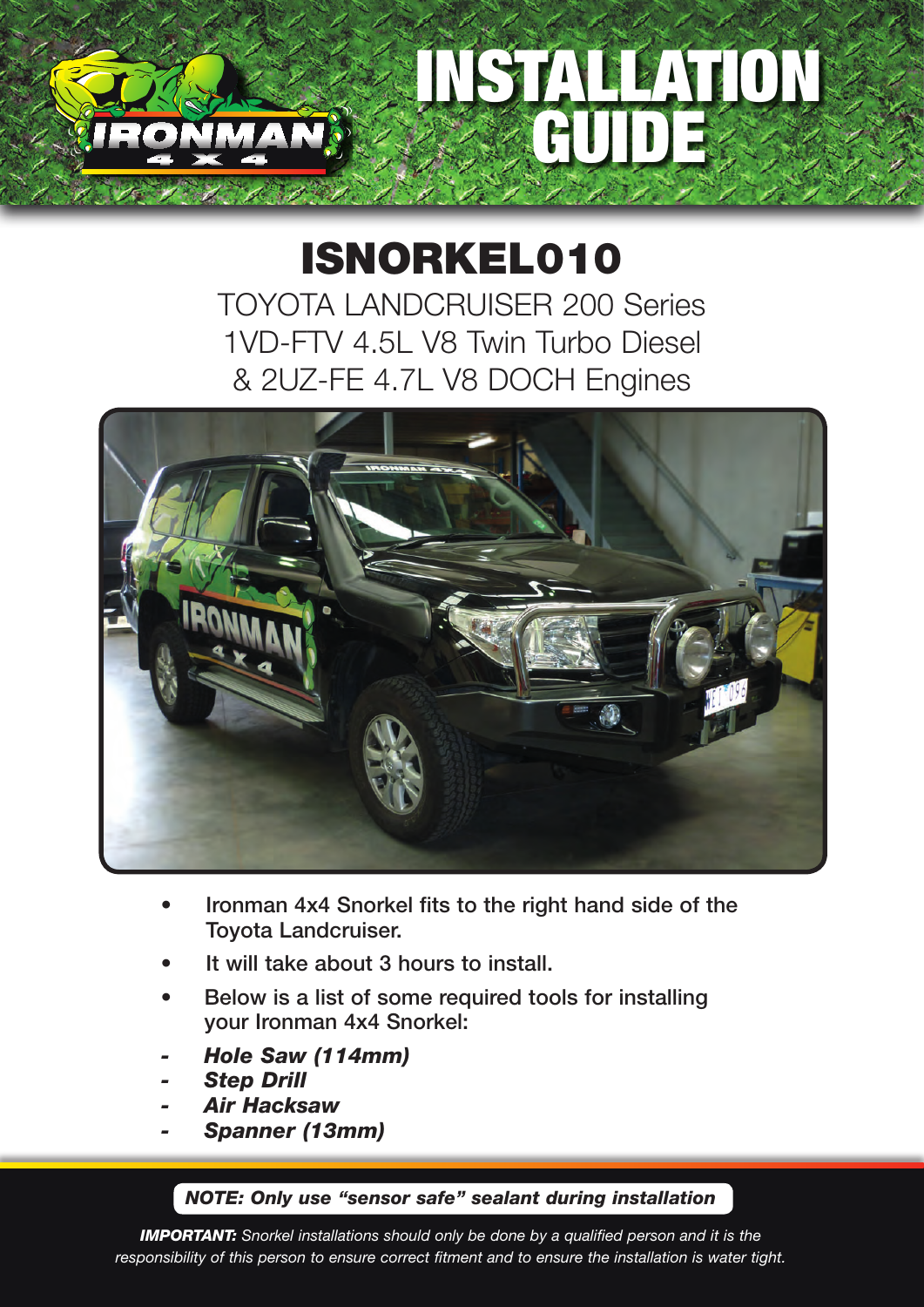*Page 2 of 5*

- 1. Before installation check snorkel application is compatible with your vehicle.
- 2. Remove right hand front muguard liner, air box and air entry duct to air box.

3. Apply masking tape to right hand front mudguard and right hand windscreen pillar.

- 4 Tape template to mudguard making sure it is lined up with top of mudguard (bonnet opening) and rear of mudguard (door opening).
- 5. Using a felt tipped pen, mark all holes through template onto mudguard. Remove template.
- 6. Drill all mounting holes to 16mm and using a 114mm hole saw, cut the remaining hole for air entry hose.







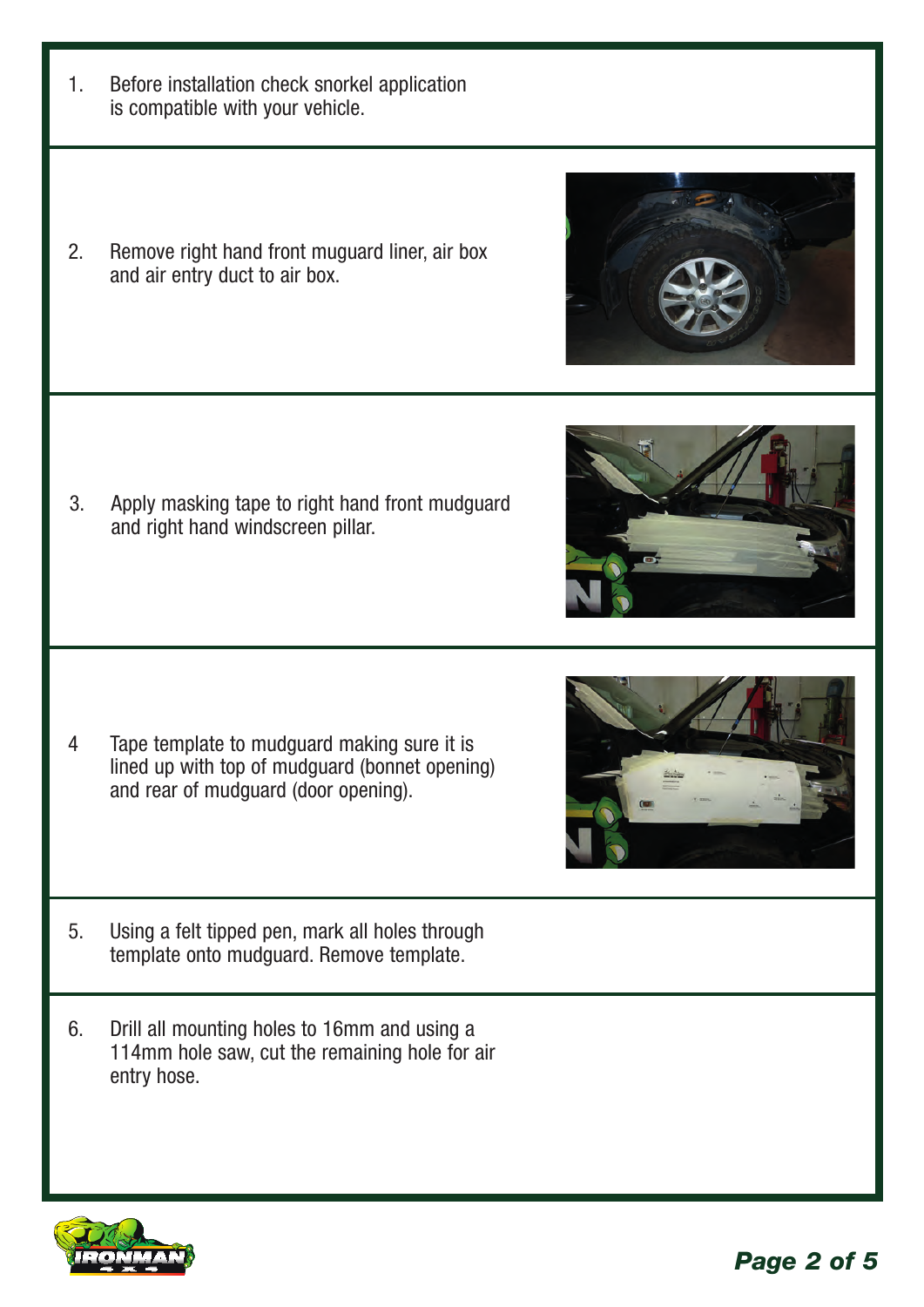7. Air entry hole will then need to be extended towards the front of the vehicle by 15mm. To do this place a mark 15mm forwards of air entry hole and using 114mm holesaw as a guide mark the cutline as shown and cut using an air hack saw or similar.





- 8. De-burr and rust-proof all holes (this applies to all holes drilled after this step).
- 9. Using thread-lock screw all studs into snorkel body and attach pillar mounting bracket loosely to snorkel using M6 bolts provided.
- 10. Hold snorkel body in position on mudguard and mark position of pillar bracket on pillar. Remove snorkel.

Remove bracket.



11. Hold bracket in position previously marked on pillar and mark mounting holes.

Drill mounting holes in pillar to 7.5mm. Apply silicone sealant. Insert mounting plugs and attach mounting bracket using three self tapping screws provided (When drilling mounting holes, only drill through outer skin and no further.)



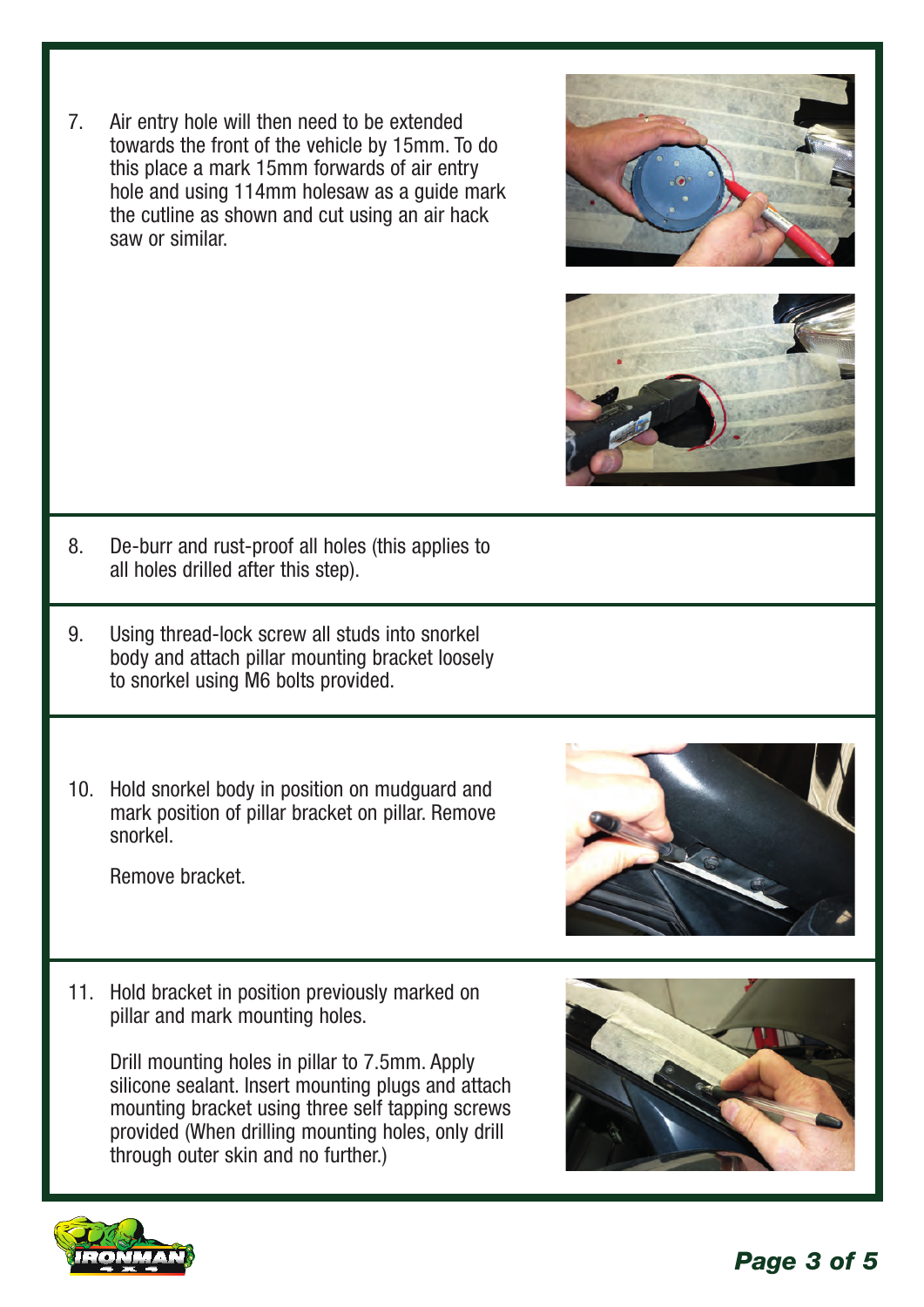12. Install snorkel body to vehicle using M8 Nylock Nuts and body washers provided and attach to pillar bracket using M6 bolts provided.

 NOTE: For diesel models install anti-vibration bracket to lower mounting stud second from the front and attach to factory bracket using OE Bolt.

13. Attach rubber joiner to snorkel with outlet towards front of hole in engine bay and secure with hose clamp provided.

14. Remove foam seal from air box intake.

- 15. Refit air box for vehicle, attach to rubber joiner and attach with hose clamp provided.
- 16. Check all hose connections and air box for potential leaks and seal as required.